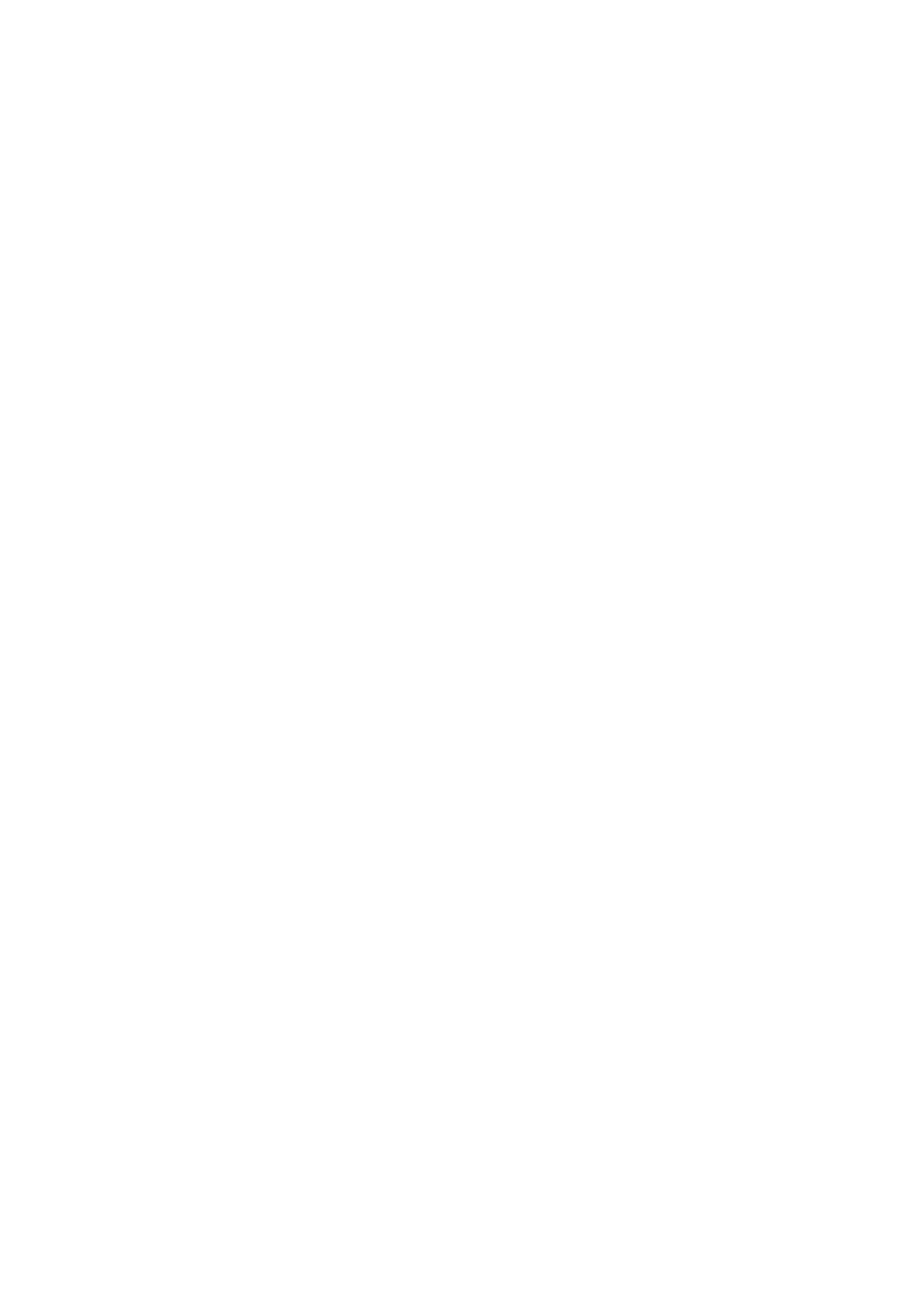# **CONTENTS**

#### **Page No.**



**Copyright Peter Sachs Industries Pty. Ltd. © 2009 Document: B710 Issue: 09 Date: July 2009**

**AUTHORISATIONS:**

Certificate of Suitability CS/57/Q (Degree of Protection IP23) Standards Australia Watermark AS3498 LIcense No. W191C Tick License No. N1136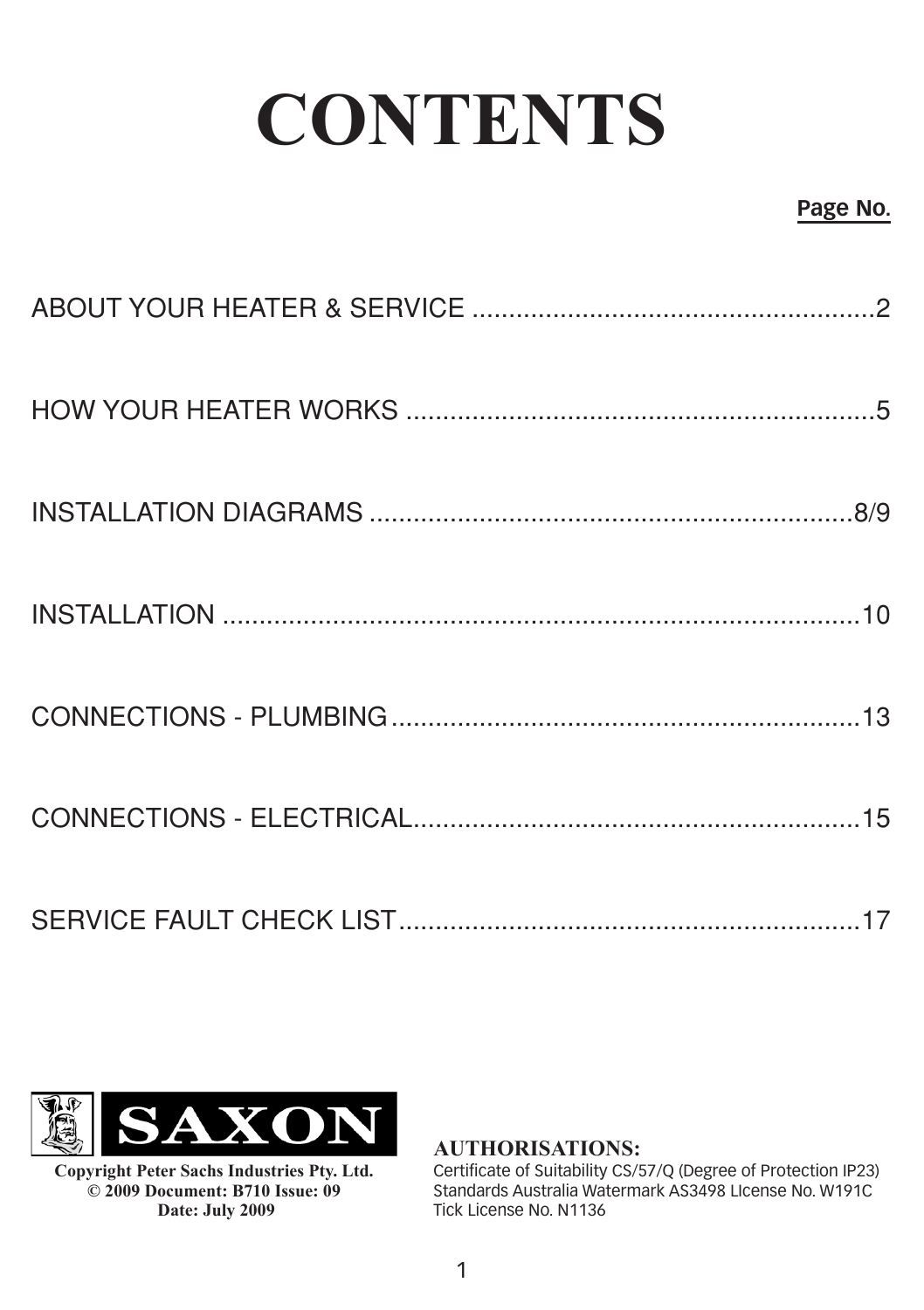### **ABOUT YOUR WATER HEATER AND HOW TO SERVICE IT.**

Congratulations for choosing a SAXON Electric Mains Pressure Heat Exchange Water Heater. With over 70 years of water heater manufacturing experience, SAXON produces high quality innovative products at affordable prices and is committed to providing excellent sales and service back up.

Helpful advice is only a Phone Call away.

#### **FOR SERVICE - CALL 1300 363 959**

Please quote your Serial Number and Date of Manufacture when telephoning for Service. These are situated on the large decal on the water heater. **(SEE FIGURE 1 BELOW)**



#### **WHAT IS THE LIFE OF A WATER HEATER?**

The factors which determine water heater life include water quality, water pressure and temperature at which the unit operates and water usage. Your SAXON heater is supported by the Comprehensive Warranty enclosed.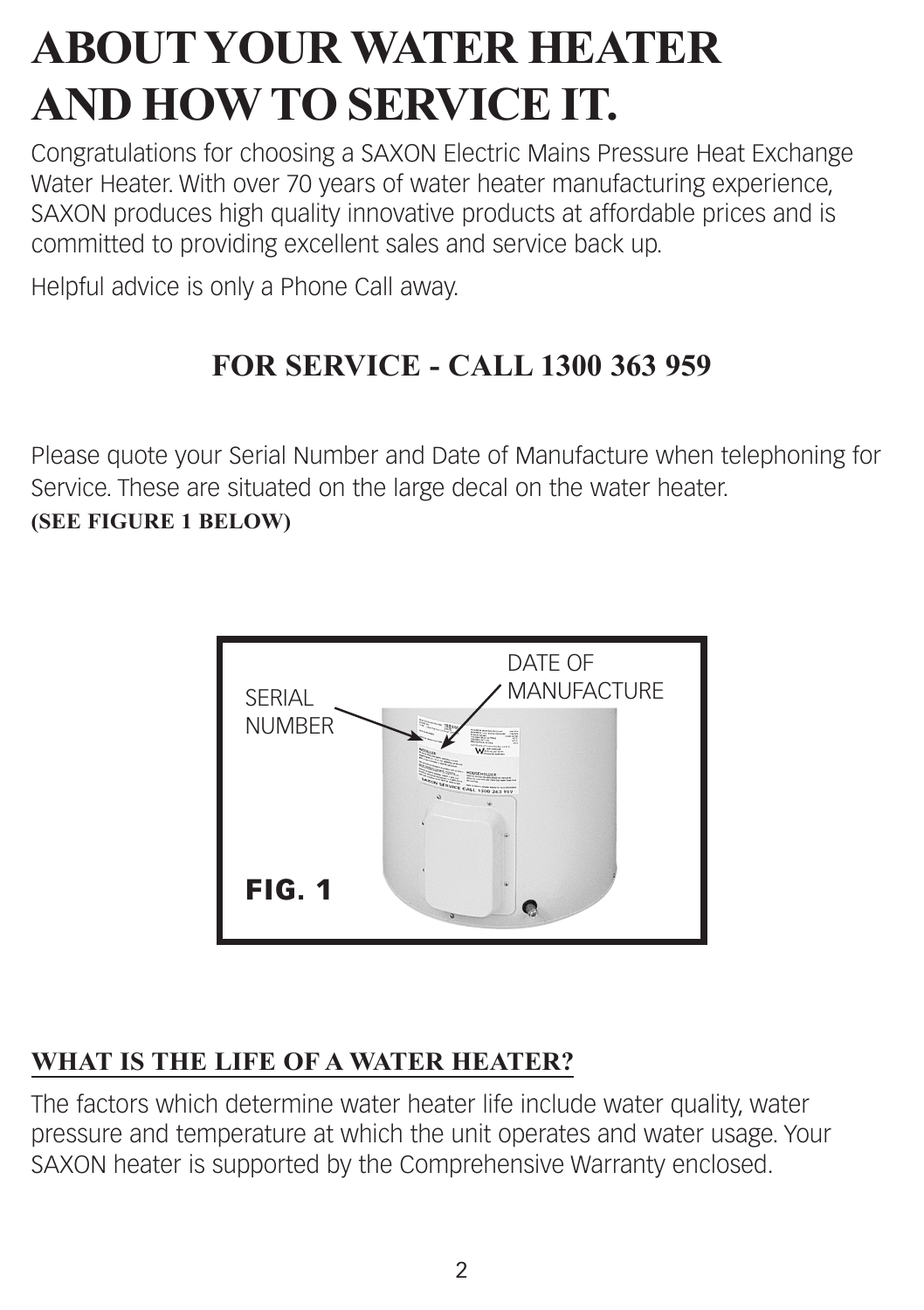### **HOW TO SAVE UNNECESSARY SERVICE COSTS**

Follow the Check List below before Calling 1300 363 959. You will be charged for attending to any condition or fault not related to the manufacture of failure of a component part (See Warranty included).

#### **SERVICE CHECK LIST FOR ITEMS NOT UNDER WARRANTY**

- 1. Excessive Discharge from Overflow caused by water pressure rising above the pressure designated for your heater. (See 'Water Pressure', Page 11)
- 2. If the Discharge is caused by a faulty valve or a Leak in the heat exchange coil call 1300 363 959 for an inspection.
- 3. Not enough hot water or no hot water. Check if electricity is switched on at Switchboard and isolating switch if installed at heater. (Look for marking on Switch Board 'Water Heater')
- 4. (a) Adjusting thermostat.
	- (b) Adjusting tempering valve.
	- (c) Checking system controlling relay.
	- (d) Replacing blown fuses Power not connected.
	- (e) Other unrelated complaints.
- 5. It is now current practice for most Electricity Supply Authorities to fit a relay in the meter box of new dwellings and frequently in existing dwelling, to control the supply of electricity to the water heater. This is a switch which the Electrical Authority is able to turn on and off by remote control.

These relays sometimes malfunction, resulting in a loss of electricity to heat sufficient water to meet household requirements.

Relays in new installations are often set for times on and off, which do not suit the occupants and it is possible to have these times altered and malfunctions rectified by contacting your Local Electricity Supply Authority.

6. Is your water heater too small for your requirements? SAXON Sizing Guide literature is available or check website www.saxon.net.au which will help you decide if your water heater is big enough or talk to your Installing Plumber.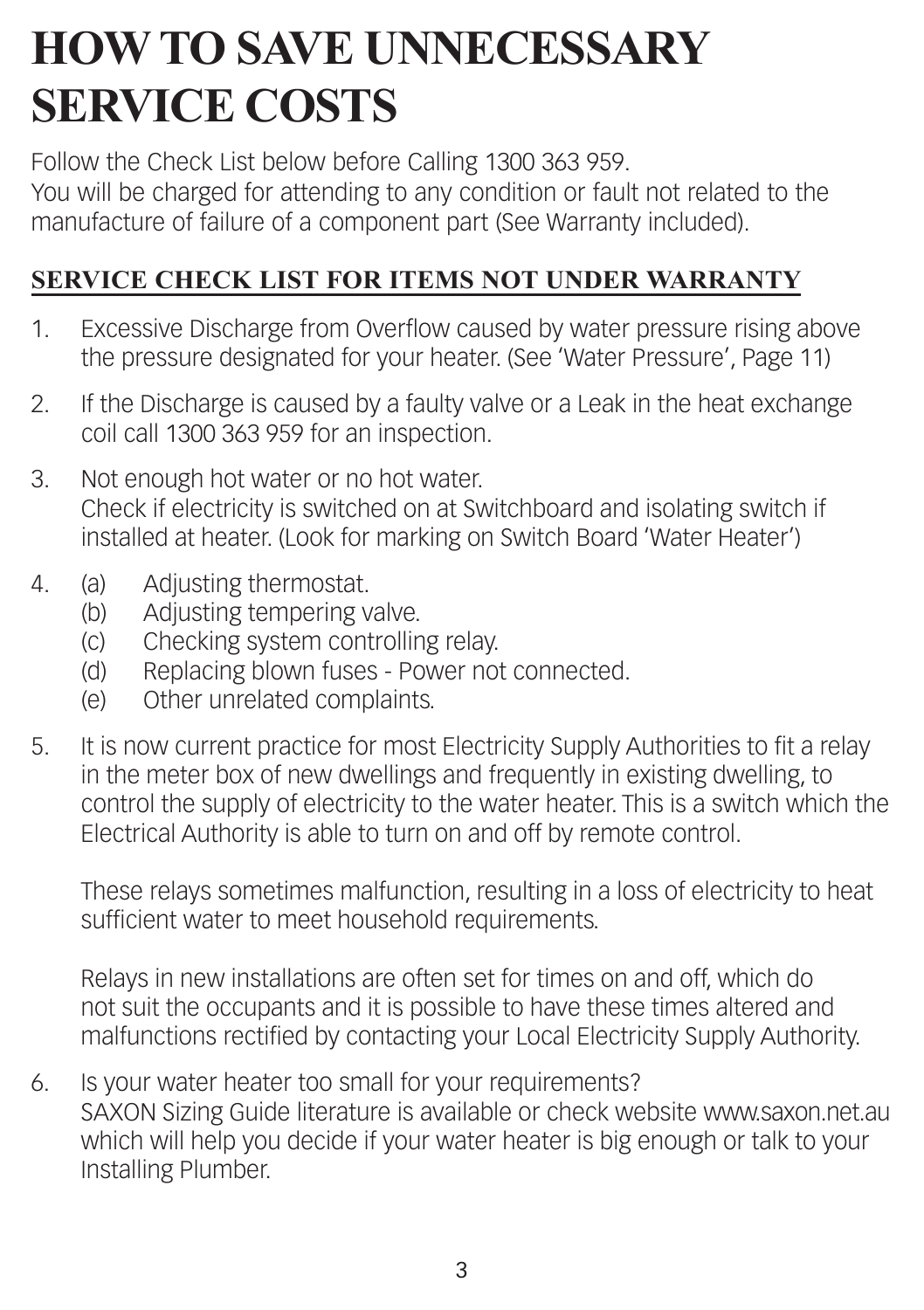#### **HOW TO IMPROVE PERFORMANCE**

- 7. If your installation is Borderline, enquire from your plumber about fitting inexpensive flow control valves, water efficient shower roses, low flow tap aerators which will help reduce water usage. Replace leaky tap washers.
- 8. An option is to adjust the Thermostat upwards to gain additional hot water capacity for limited periods. Avoid setting above 80ºC to reduce the possibility of scalding and reduction of the life of your heater.
- 9. You may adjust the Flow Rate of the heater. (See 'Adjusting the Flow Rate', Page 12).

#### **HIGH ELECTRICITY BILLS**

- Check for excessive flow from Overflow (See 'Water Pressure', Page11)
- Check for leaking pipe or dripping tap. A dripping tap at one drip per second wastes over 14,000 litres of water per year, which have paid to heat.
- Ask your Plumber to replace any leaking tap washers or other leaks.
- Is an outlet such as the shower using more hot water than is necessary? Fit an inexpensive flow control valve.

#### **EXCESSIVE STEAM DISCHARGING FROM THE WATER HEATER VENT**

Adjust thermostat down. If the water heater is boiling, turn off the power to the unit and phone 1300 363 959 or an Accredited Service Agent to arrange for inspection.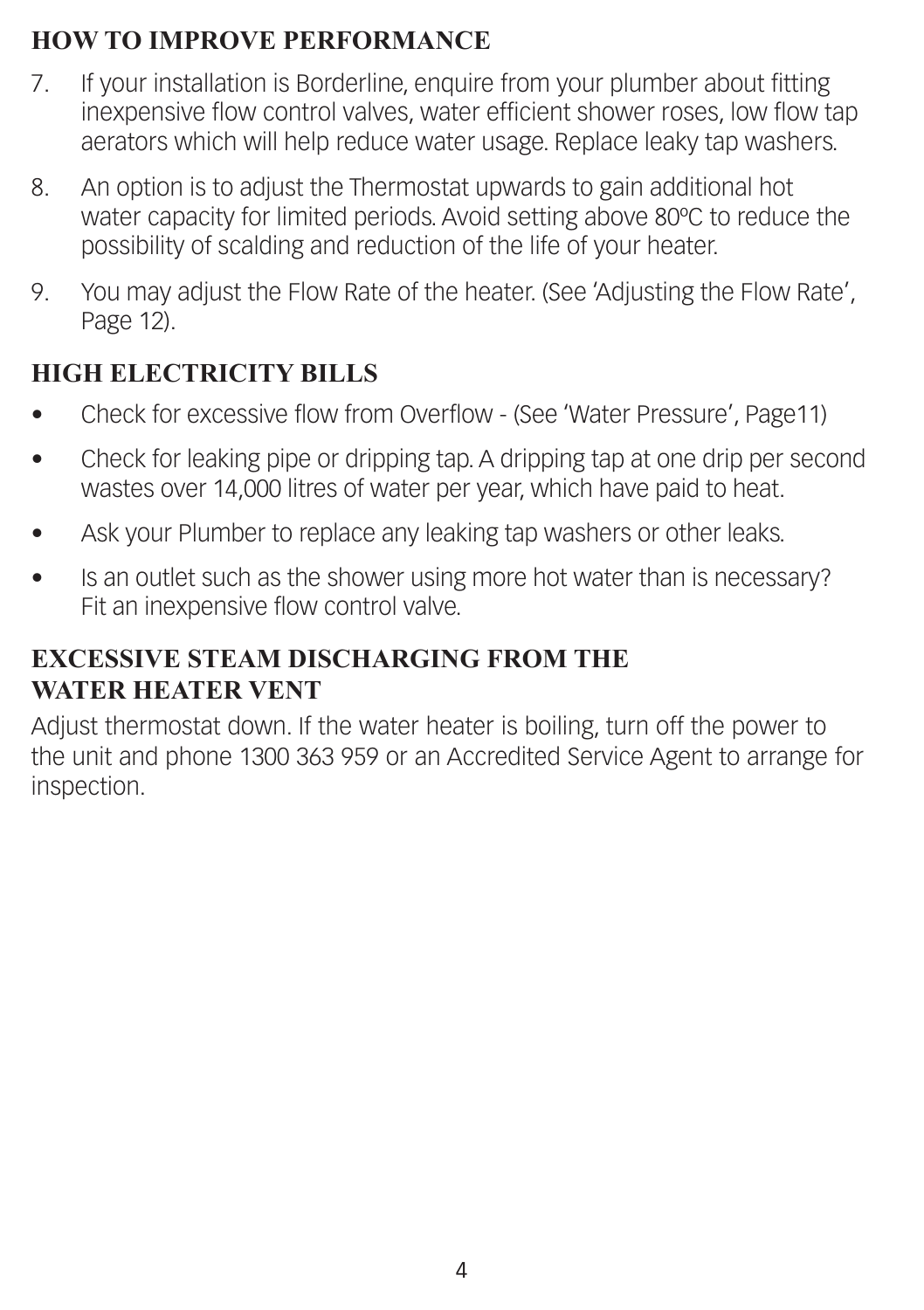## **How Your Water Heater Works**

#### **A very safe system**

Water is stored in a copper tank containing a copper heat exchange coil. Water in the tank is heated by an electric heating element. As cold water passes through the heat exchange coil it is heated by the transfer of heat from the hot water in the tank to the cold water in the coil. The mains pressure water in the coil, now hot, is then delivered to taps in the home.

**Water delivered from a heat exchange system gradually reduces in temperature during the course of prolonged draw off and you will find the need to make small adjustment to the hot and cold taps or your lever mixer to maintain an even flow at the temperature which suits you. After a short time this will become an automatic and unconscious response. This does not mean you are running out of hot water.**

#### **Mains Pressure**

The internal copper coil heat exchanger is designed to operate at mains pressure for connection to the mains water supply. If the mains supply pressure in your area exceeds that shown on Page 11 'Water Pressure', a pressure limiting valve must be fitted.

#### **Electrical Supply**

- Continuous electricity supply. This type of supply is required where the unit is operating at maximum capacity.
- Off peak or controlled electricity supply. This type of connection will only allow heating to occur during certain set hours and requires larger capacity units. A volume of water sufficient for the day's total use is heated and stored. This type of supply is more economical.

#### **Thermostat**

The thermostat automatically controls the electricity supply to the heating element, maintaining a constant temperature. The thermostat is mounted inside the junction box cover of the water heaters.

Do not switch off the water heater when it is not in use, except for extended periods. The thermostat is fully automatic and only uses power when heating is required.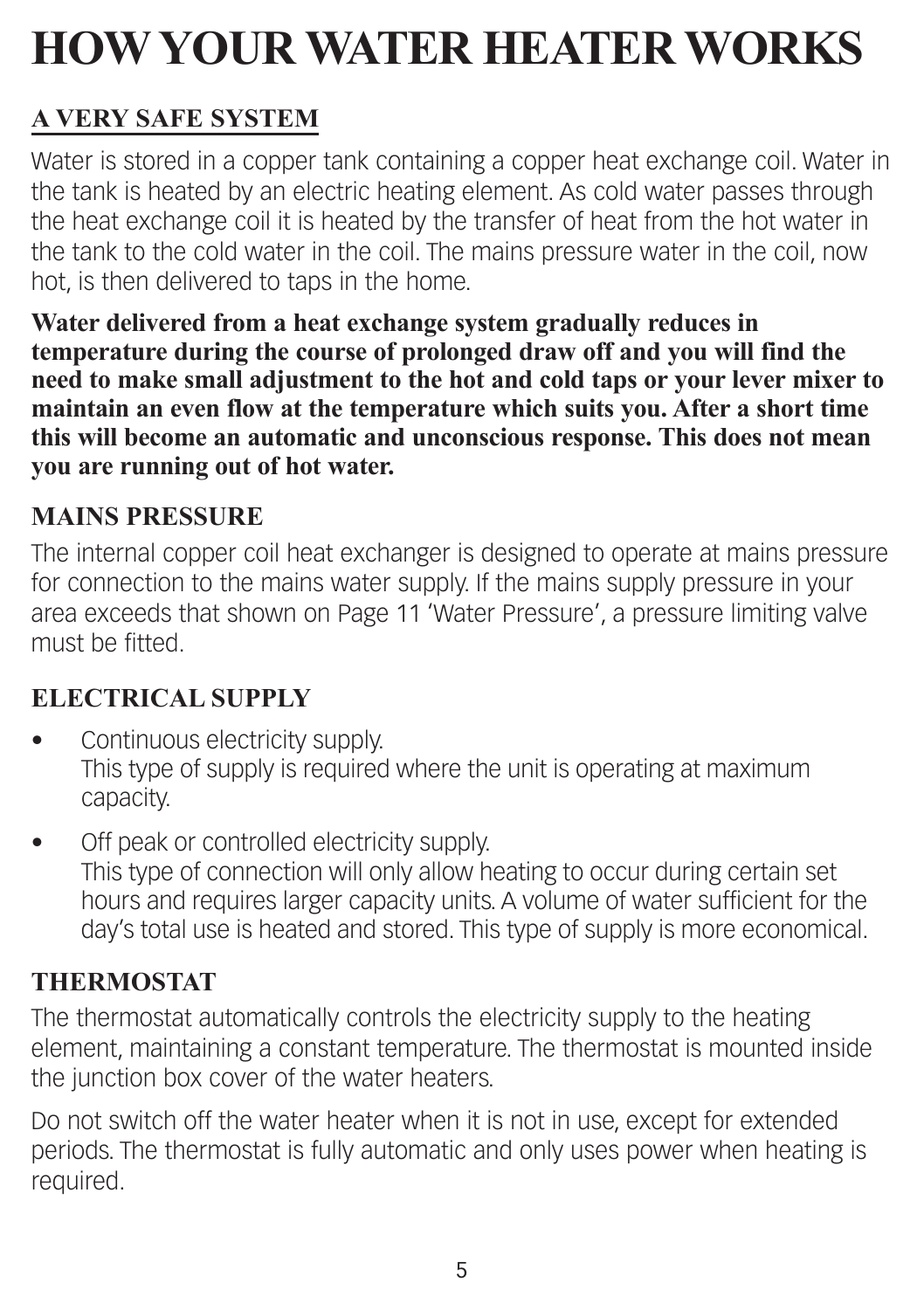#### **Pressure Relief & Non-Return Valve**

Situated near the top of the water heater, the pressure relief valve is combined with a non-return valve and is set at 1400kPa. During periods after hot water has been drawn off, water in the coil is trapped between the tap and the non-return valve. This water heats up through the transfer of heat from water in the tank and expands. The relief valve redirects this excess into the tank, assisting with topping non-restricted to provide different flow rates.

The pressure relief valve should be checked for performance or replaced at intervals not exceeding 5 years, or more often in areas where water contains hard water deposits (See 'Topping Up', Page 7)

#### **Vent Pipe**

The vent pipe must not become blocked or obstructed. It should be checked regularly to ensure it is not blocked.

#### **Safety**

This water heater is protected by a thermostat and a pressure relief valve.

Hot water increases the risk of injury by scalding.

The water heater is thermostat should be set at the lowest possible temperature which will provide sufficient hot water. The thermostat can be adjusted within the range shown below –

Minimum Thermostat Setting of 60ºC

Maximum Allowable Thermostat Setting of 80ºC

We recommend, and it may also be required by some Councils, that an approved temperature limiting device be fitted into the hot water piping to bathrooms. This will keep the water temperature below 50°C at the bathrooms. Risk of scald injury will be reduced, whilst providing hotter water to the kitchen and laundry.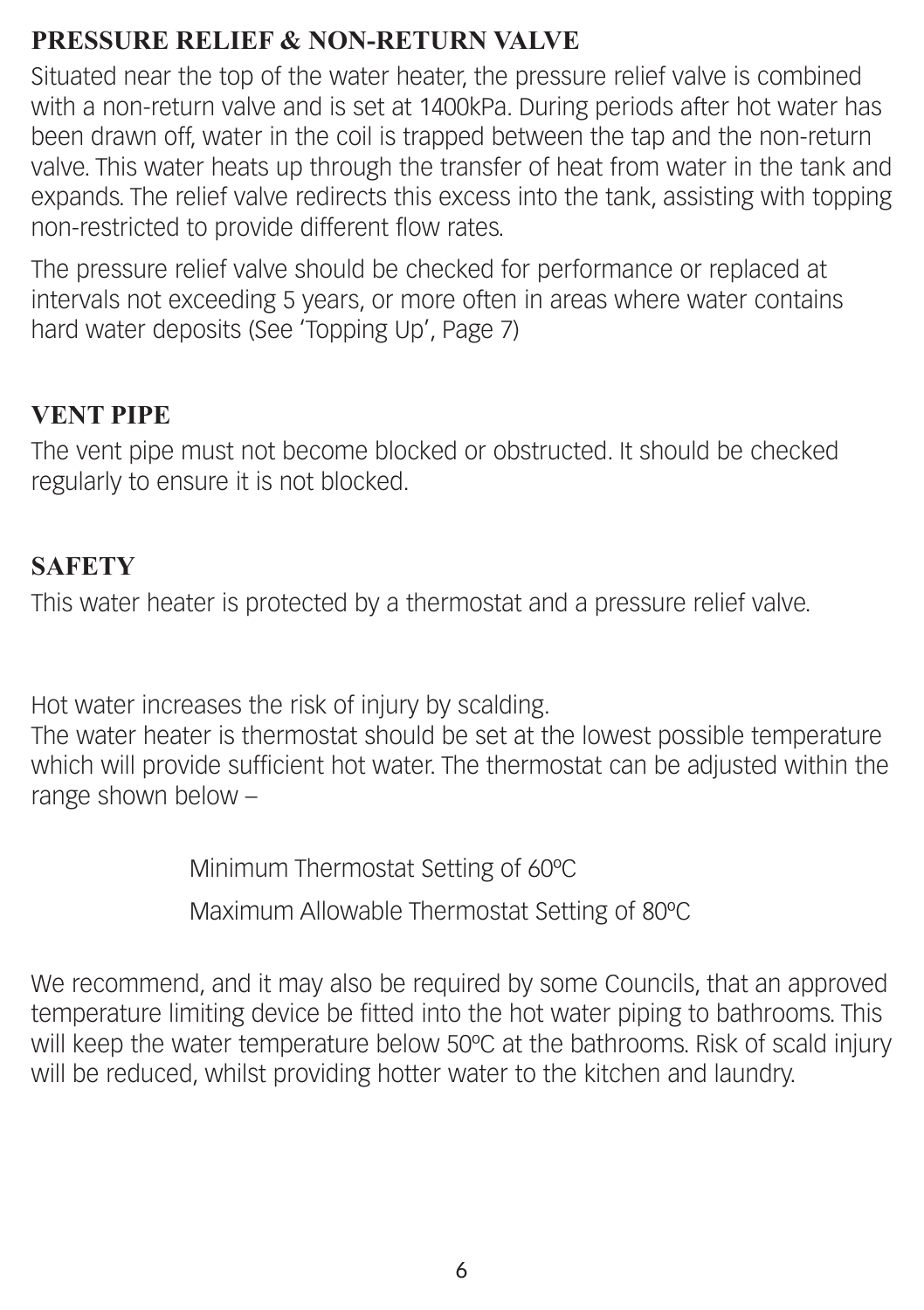#### **Topping Up**

Once every six months the pressure relief valve must be checked by the owner. To top up the tank and check the valve, lift the valve lever against the spring pressure until water flows from the overflow pipe. When water flows from the overflow, restore the lever to its original position. (Do not let the lever snap back, as this may damage the valve seat). As cold water is introduced into the tank, it will expand and continue to flow for some time. **It is good idea to do this check whenever you receive your electricity bill.** If water does not flow freely call the SAXON Service Number or the local SAXON Accredited Service Agent.

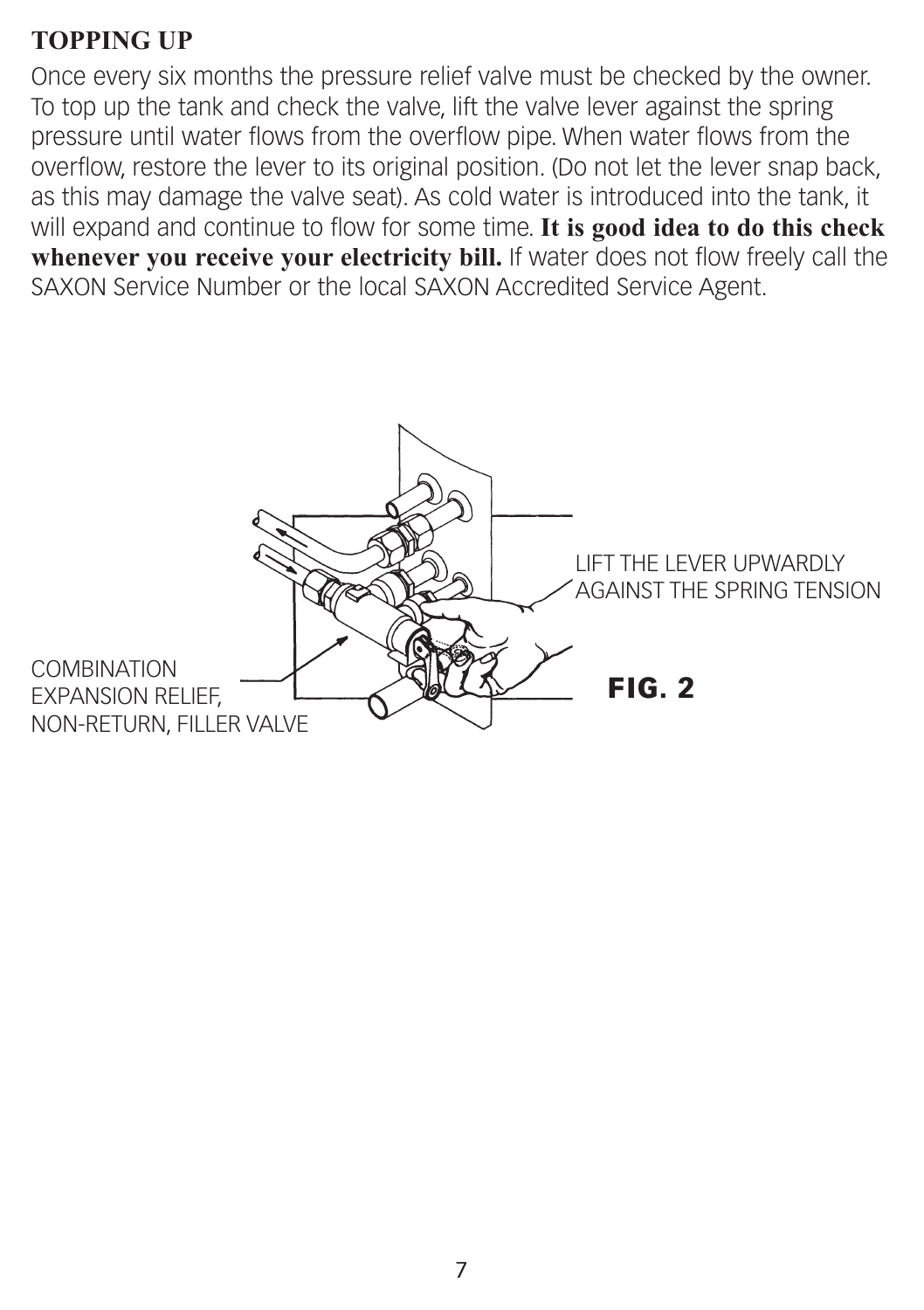#### **Internal temperature control**

The internally adjustable thermostat may be altered by removing the junction box cover. This adjustment must be made by a qualified service person.

#### **Adjusting flow rate**

If you need to adjust the flow rate of the water heater see Page 12 for more detail. Correcting the flow rate will provide best possible performance.

### **Installation diagrams**

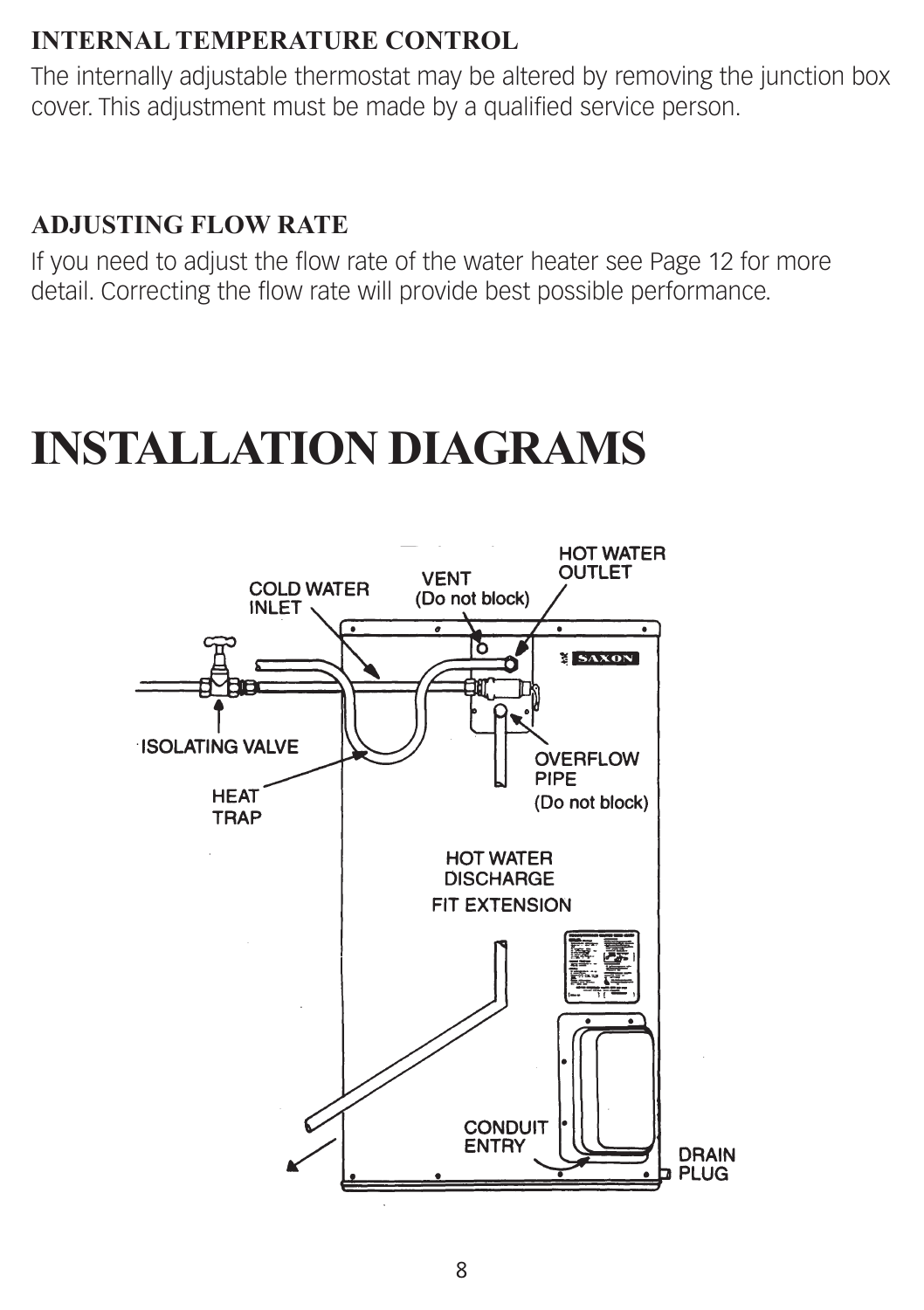### **Installation diagrams**



**NOTE:**

**For optimum performance or when fitting Tempering Valve remote from water heater, use RMC Heatguard HP Tempering Valve (green knob) or similar.**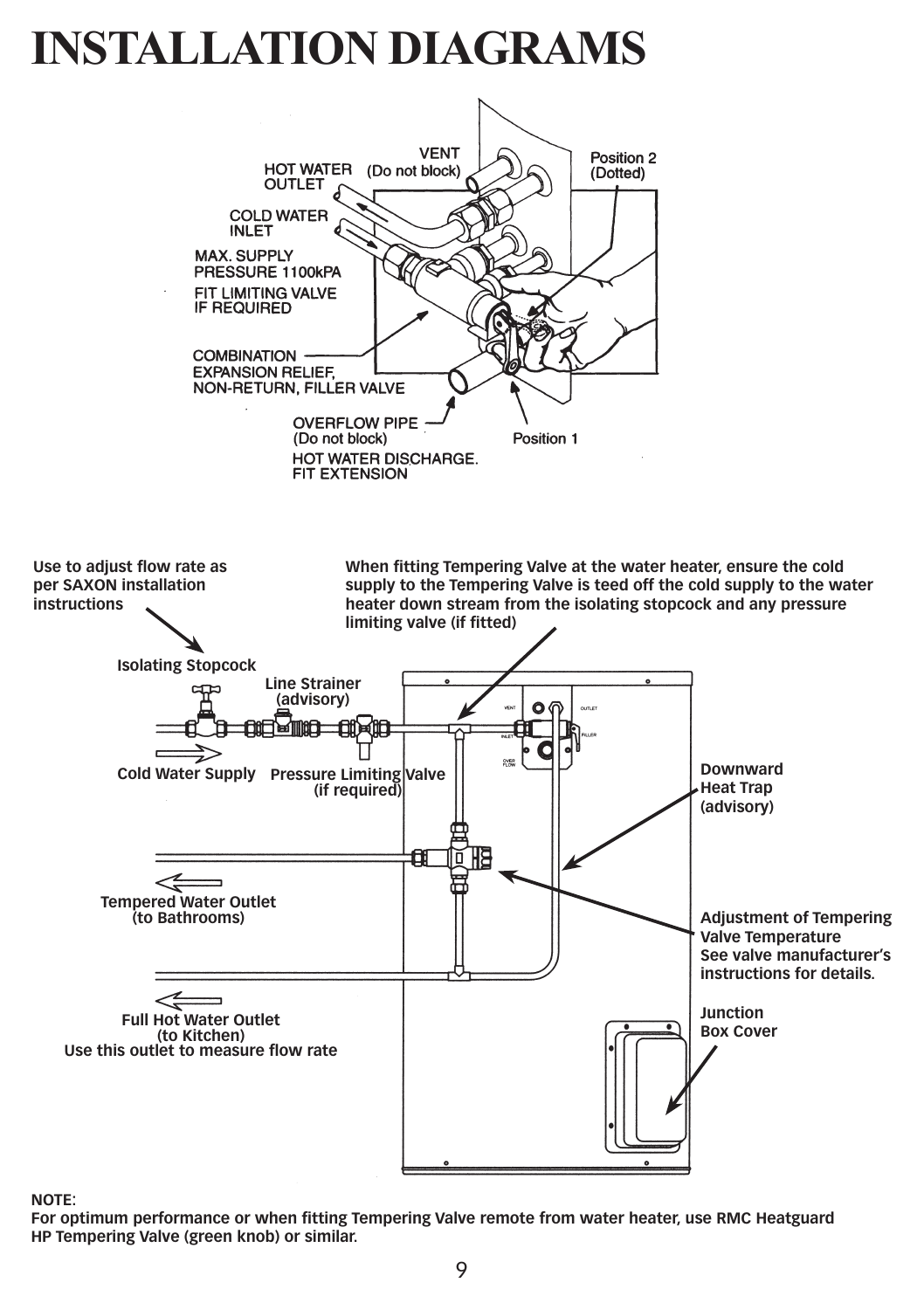### **Installation**

#### **installation**

Installation of this water heater must be performed by an Authorised Person and in accordance with both Local Authority Regulations and AS/NZS 3500.4 "National Plumbing and Drainage Code and AS/NZS 3000. Wiring Rules.

#### **Location**

Install as close as practicable to the kitchen or most frequently used hot water outlet in an accessible position, and with adequate access to thermostat and element at front of heater. Do not completely enclose unit – it is essential that it be readily removable for servicing.

#### **Clearances**

Allow adequate room to work with tools. A minimum of 25mm clearance all around the water heater including the top is required. An additional 30mm is required for relief valve removal, 80mm for access cover removal and 400mm for element removal. You should be able to read the information on the rating plate.

Adequate provision must be made to dispose of any escape of water from heater or adjacent plumbing which might result in damage to property.

The water heater must be connected in such a way that the electrical junction box is accessible to a service agent allowing the removal of the heating element and for complete removal of the unit when necessary.



#### **Confined Spaces**

**If the thermostat fails the unit may produce excessive steam. It is strongly recommended that heater should be installed in well ventilated spaces to avoid condensation build up.**

**If installed in confined areas, make provision for Service Access.**

**Vent safely to open air and carry overflow to drain.**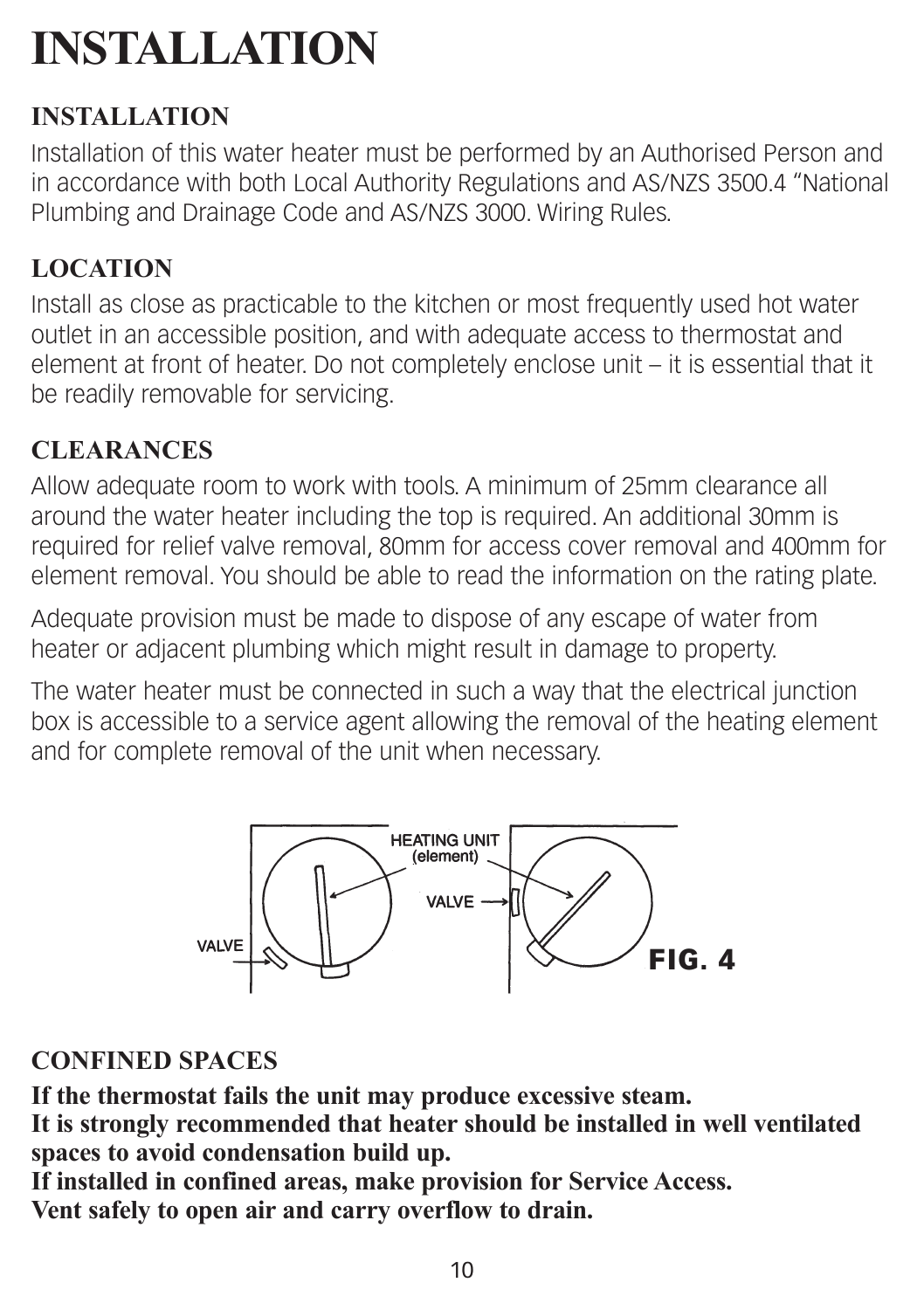#### **Foundation**

To ensure adequate ventilation, position unit on a timber support base on a concrete slab. **(See Figure 5)**



Alternative forms of water heater bases are acceptable providing they allow for adequate ventilation.

Attention is drawn to the weight of the water heater when full and installer should ensure that the base and footings are substantial enough to avoid subsidence etc.

#### **Safe tray**

It is a requirement of the National Plumbing Code AS/NZS 3500.4 that all water heaters be installed in a safe tray, where in the event of a leak, property may otherwise be damaged. Installation of safe trays must comply with clause 4.4 and sub clause 1 to 5 of the abovementioned Code.

#### **Water pressure**

Test Incoming Water Pressure with a gauge. If pressure exceeds 1100kPa, an approved pressure limiting valve is required and should be fitted as shown in the installation diagram. (Page 9)

Pressure limiting Valves are not supplied with Water Heaters.

#### **Tank Supply**

Not recommended without a pressure pump, minimum supply pressure should be no less than 350kPa.

A non-restricted HPNR valve may be required to be fitted for supply less than 350kPa.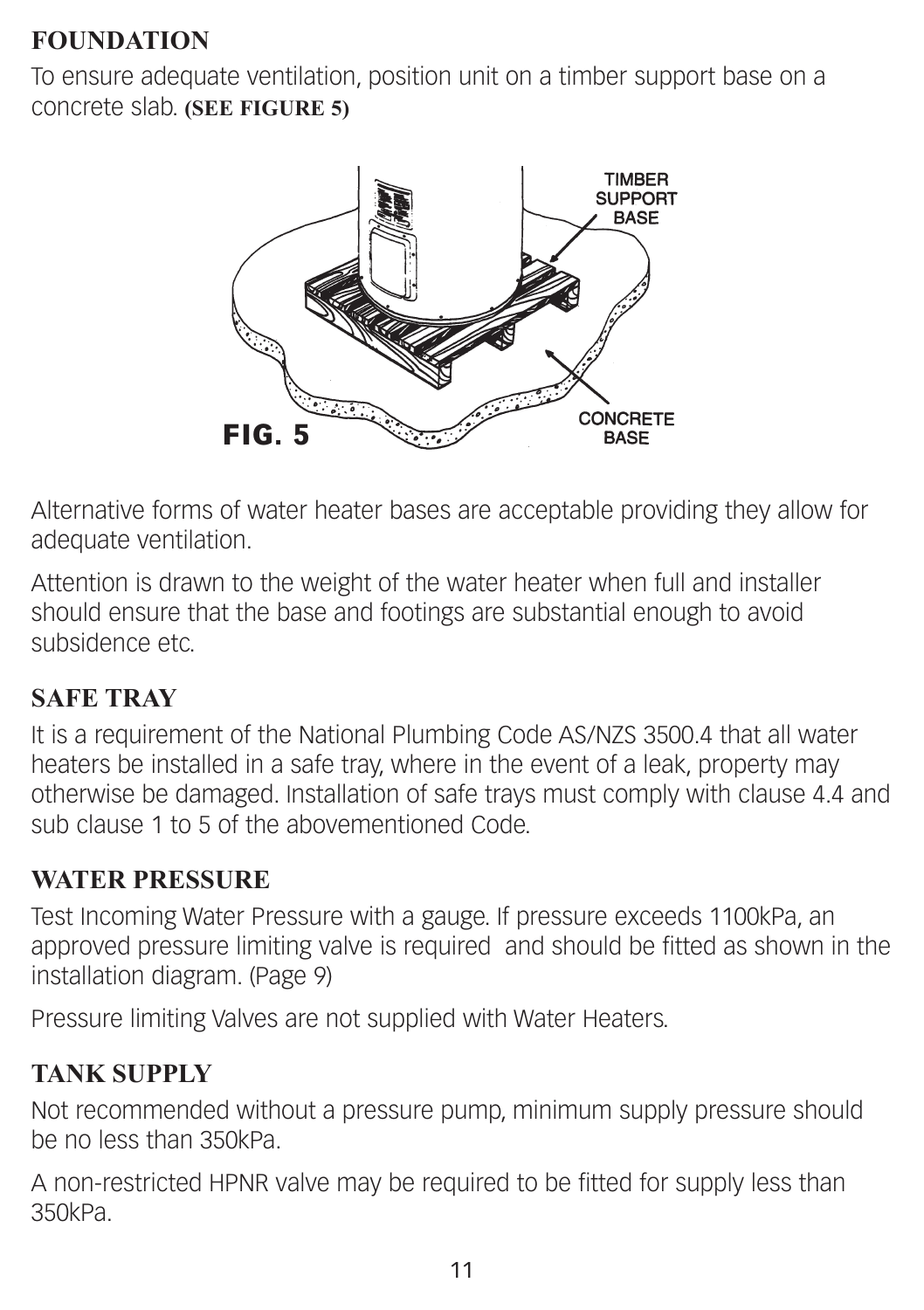#### **Bore Water Supply NOT RECOMMENDED FOR CONNECTION.**

For further information contact SAXON Service. If the heater is connected to bore supply against SAXON recommendation, warranty does not apply.

#### **Vent Pipe**

#### **This Pipe Must Not Become Blocked or Obstructed.**

It should be checked periodically to ensure it remains clear. To prevent accidental discharge of hot water through the vent pipe whilst checking the valve, the vent pipe may be extended downwardly. (See Connections Plumbing 'Vent Pipe', Page 13)

#### **Adjusting Flow Rate**

Failure to operate the water heater at the correct recommended flow rate could result in unsatisfactory hot water delivery.

The best flow rate to heat water to the required temperature is 9 litres/minute for the 140 litre model. For the 70 litre, 90 litre and 140 litre model, a flow rate in excess of 9 litres/minute is not recommended. A flow rate up to 12 litres/minute can be set for the 180, 280 and 400 litre units if desired.

To adjust the flow rate:

- The cold water supply should be turned off at the stopcock which is situated on the cold water inlet side of the unit.
- Position an average household bucket of 9 litres under the laundry hot tap.
- Turn the tap fully on and note how long it takes to fill the bucket.
- • A 9 litre bucket should fill in 1 minute for 9 litre/minute or 45 seconds for 12 litres/minute. Should the bucket not be filled or overflow in this time, the flow rate can be adjusted by adjusting the water heater isolating the stopcock.
- Repeat this procedure until the desired rate is achieved.

#### **Hot water Delivery**

As this water heater delivers water hotter than 50ºC, a temperature control device is recommended to be fitted, at the water heater (See illustration, tempering valve, Page 9) between the water heater and outlets in bathrooms and en suites.

#### **Reducing Heat Losses**

To reduce heat loss, it is recommended weatherproof insulation be applied to the first 1.5 to 2m of the hot water line out of the water heater.

#### **HEAT TRAP**

A heat trap should be inserted in the hot water supply line. See diagram on Page 8. Refer to National Plumbing Code AS/NZS 3500.4.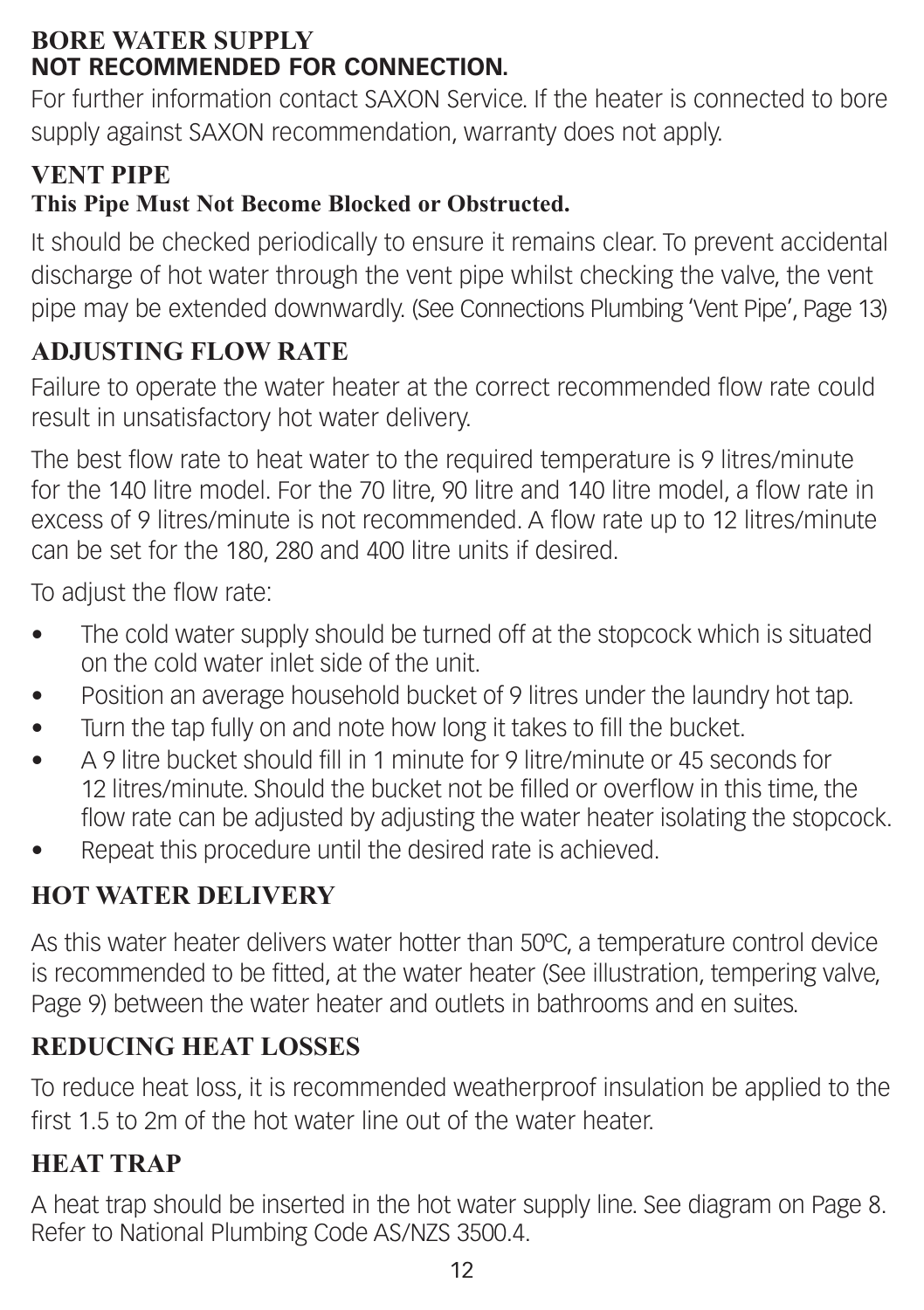### **Connections - Plumbing**

**All Plumbing Connections should be made in accordance with appropriate Local Authority Regulations.**

**Flush out pipes before connecting unit to ensure that no foreign matter blocks the valve seating.**

**Use Line strainers where required by Local Authority.**

**It is recommended that Connections should be made with compression fittings – under no circumstances should any connections in the installation be welded, brazed or soldered. Provided flare annealing and the use of hammer type flaring tools are not used, crox or flare connections may be used.**

#### **Connection sizes**

- Hot Water Connection: DN115 Copper Tube
- Cold Water Connection: BSP Male suitable for compression joint.
- Vent Pipe: 12.7mm Copper Tube DN15 Copper Tube.
- Overflow 19.1mm Copper Tube DN20 Copper Tube.

#### **Prize Sizes**

For best results, choose the most suitable pipe size for each application. Allow for the cold water piping to the water heater to be the same size or larger than the hot water line from the water heater.

#### **Inlet/Outlet connection**

On the cold water inlet connection, carefully follow the installation diagram (See Page 8 and 9). Always provide a union connection at the inlet and outlet on the water heater to allow for disconnection of the water heater.

#### **Vent Pipe**

The vent pipe must not become blocked or obstructed. It should be checked regularly to ensure it remains clear. The vent pipe may be extended downwardly a distance not exceeding 1 metre, in the event of accidental discharge of hot water through the vent pipe whilst checking the relief valve. To prevent the possibility of collapsing the tank by creating a vacuum, a 3mm hole should be drilled into the top of the elbow attached to the vent pipe. The vent pipe should discharge at a visible point where water flow will not cause damage to property or injury to persons.

**Note: Thermostats above 80ºC will cause normal wafting steam which will condense and drip from the vent pipe. (See Installation in 'Confined Spaces', Page 10)**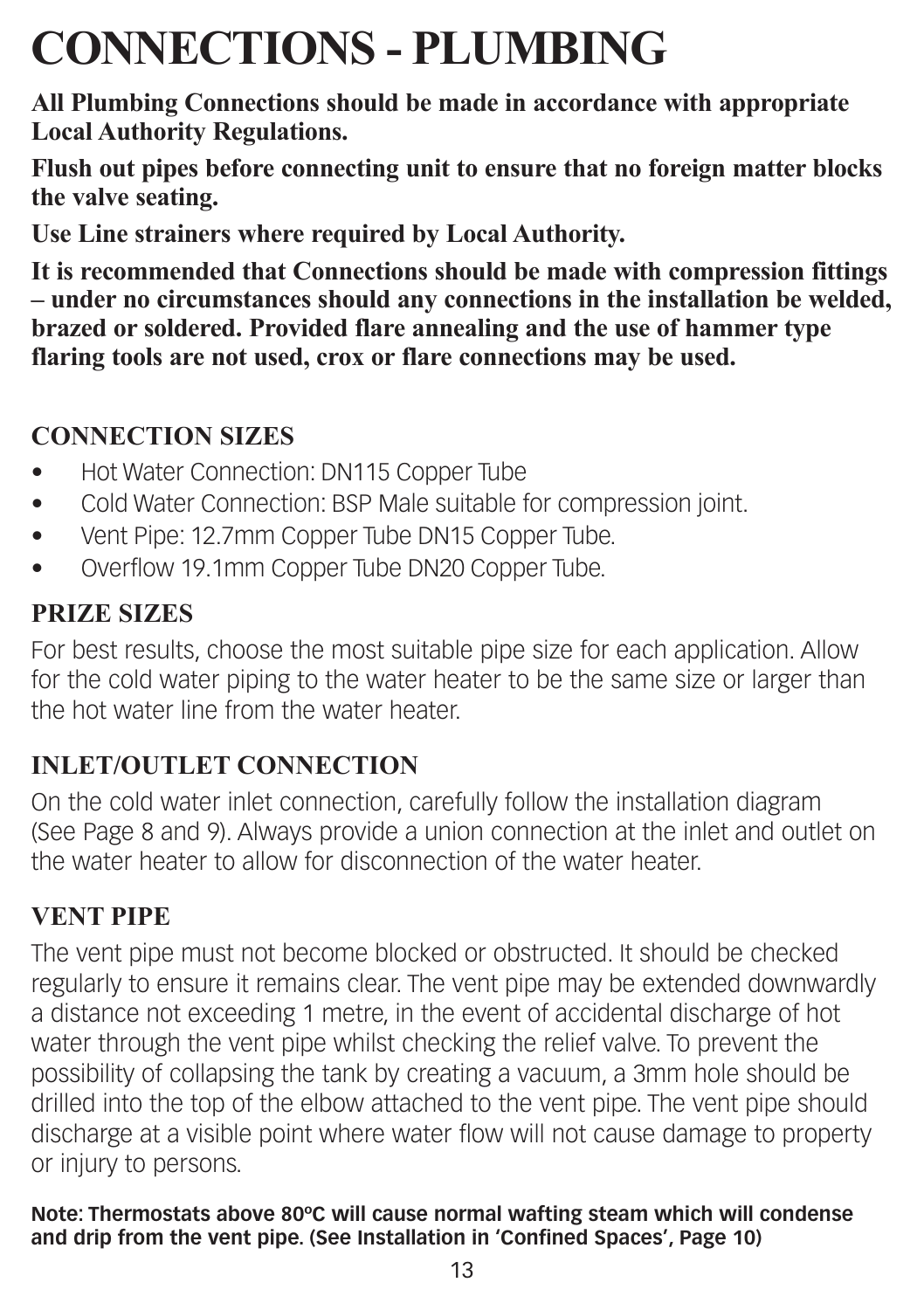#### **OVERFLOW PIPE**

Overflow pipes may be extended from the water heater, but must not be less than 19.1mm (¾") O.D. copper tube – not more than 10 metres in length. Right angled bends must be limited to no more than three. The extension must fall from the overflow outlet, should not be looped, and shall discharge at a visible point where water flow will not cause damage to property or injury to persons.

#### **This Pipe Must Not Become Blocked Or Obstructed.**

#### **Filling the Water Heater by lifting the Valve Lever**

N.B. – Turning on the Stopcock or Duo Valve alone does not fill the heater. Power must not be turned on until the water heater is filled with water, and a satisfactory megger reading is obtained.

Open the cold water isolating stopcock to the water heater.

Operate the lever on the combination pressure relief and non-return valve. This allows the water to bypass the valve and fill the main tank. Water will flow from the overflow when the tank is full.

#### **Draining the Water Heater**

Turn the power off.

Turn off the cold water supply to the heater.

Check that vent and overflow pipes are unobstructed to avoid collapsing the tank.

To drain the tank, remove the drain plug and attach a hose to the water heater. Rake the other end of the hose to a Drain.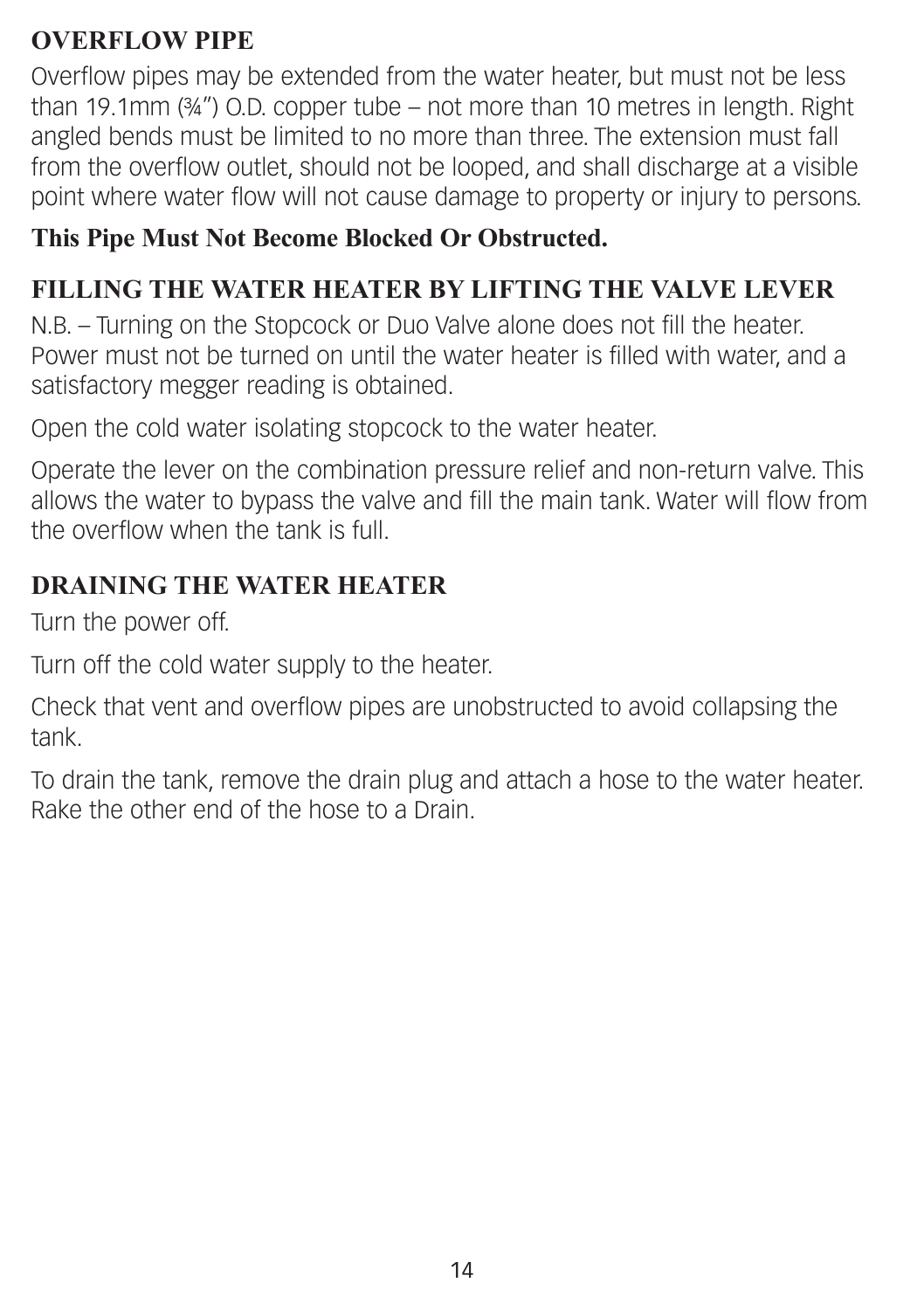### **Connections – Electrical**

**Power must not be turned on until the water heater is filled with water, and a satisfactory megger reading is obtained.** (See 'Filling the Heater', Page 14)

All water heaters are designed for 230-240V a.c. mains operation.

Electrical connections are made at the terminal block (access to which is made by removing the junction box cover from the front of the heater).

- 1. Check all connections for wires which may have worked loose in transit.
- 2. Check thermostat setting before replacing junction Box Cover.

Normal thermostat setting is 80ºC.

#### **Caution: Take care when drilling into external case for saddles or clips used to mount plumbing and electrical fittings. Do not penetrate more than 12mm.**

#### **Heating Element**

The water heater is fitted with an incoloy bolt-on immersion type element. There are several different element ratings used throughout the SAXON range of water heaters.

The rating of your element is shown on the main decal **(See Fig. 1)** and will be one of the following:-

(i) 1.8kW (ii) 2.4kW (iii) 3.6kW (iv) 4.8 kW

The standard element will make a rumbling sound under normal operating conditions, similar to the sound of an electric jug heating water. This sound in itself does not indicate that the unit is boiling. If you consider this noise to be unacceptable, some possible solutions are:-

- (1) Changeover existing element with non-standard lower density heating element of the same wattage.
- (2) Relocate Water Heater.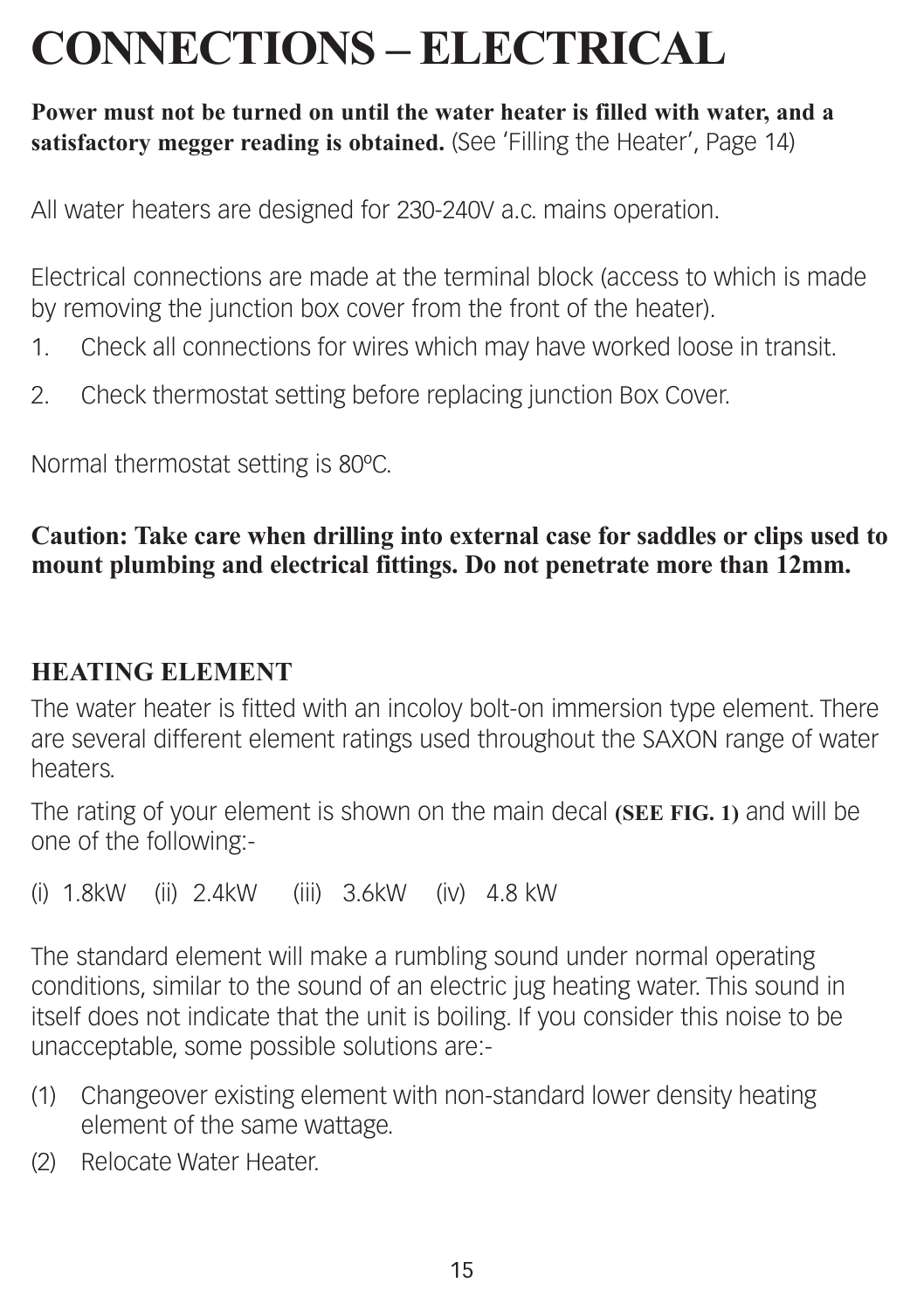## **Plastic Pipingand Hot Water**

Under normal operating conditions, electric water heaters may heat water to around 80ºC. Mains pressure varies from location to location and from time to time and SAXON electric water heaters are fitted with an expansion relief valve rated at 1400kPa. Under certain circumstances such as component malfunction, temperatures of water may exceed 80ºC at pressures up to 1400kPa.

Tradesmen must ensure that the plastic pipe they are using complies with relevant standards and can handle both the temperatures and the pressures associated with water heaters in both normal operating conditions and in times of component malfunction for the life of the installation within the property.

Tradesmen should reference AS/NZS 3500.4 to ensure that they use the correct plastic pipe for the particular task. Pipe manufacturers may also provide additional information.

## **Water Quality**

SAXON water heaters have been manufactured to suit most Australian water supplies. However, some water supplies can have a detrimental effect on the copper inside the SAXON water heater. Water chemistry from some water authorities and in some shires may, from time to time, result in pitting corrosion of the copper coil and ultimate failure of the water heater. Some SAXON water heaters are fitted with a small anode to assist in the prevention of pitting corrosion due to water which is corrosive to copper.

Key know contributors to pitting corrosion include pH levels below 7 and/or bicarbonate to sulphate ratios in the water of less than 2:1 ratio. If you are unsure of your water quality, you can obtain information from your local council or local laboratories. Installing a SAXON water heater in areas where water that is corrosive to copper exists may void your warranty.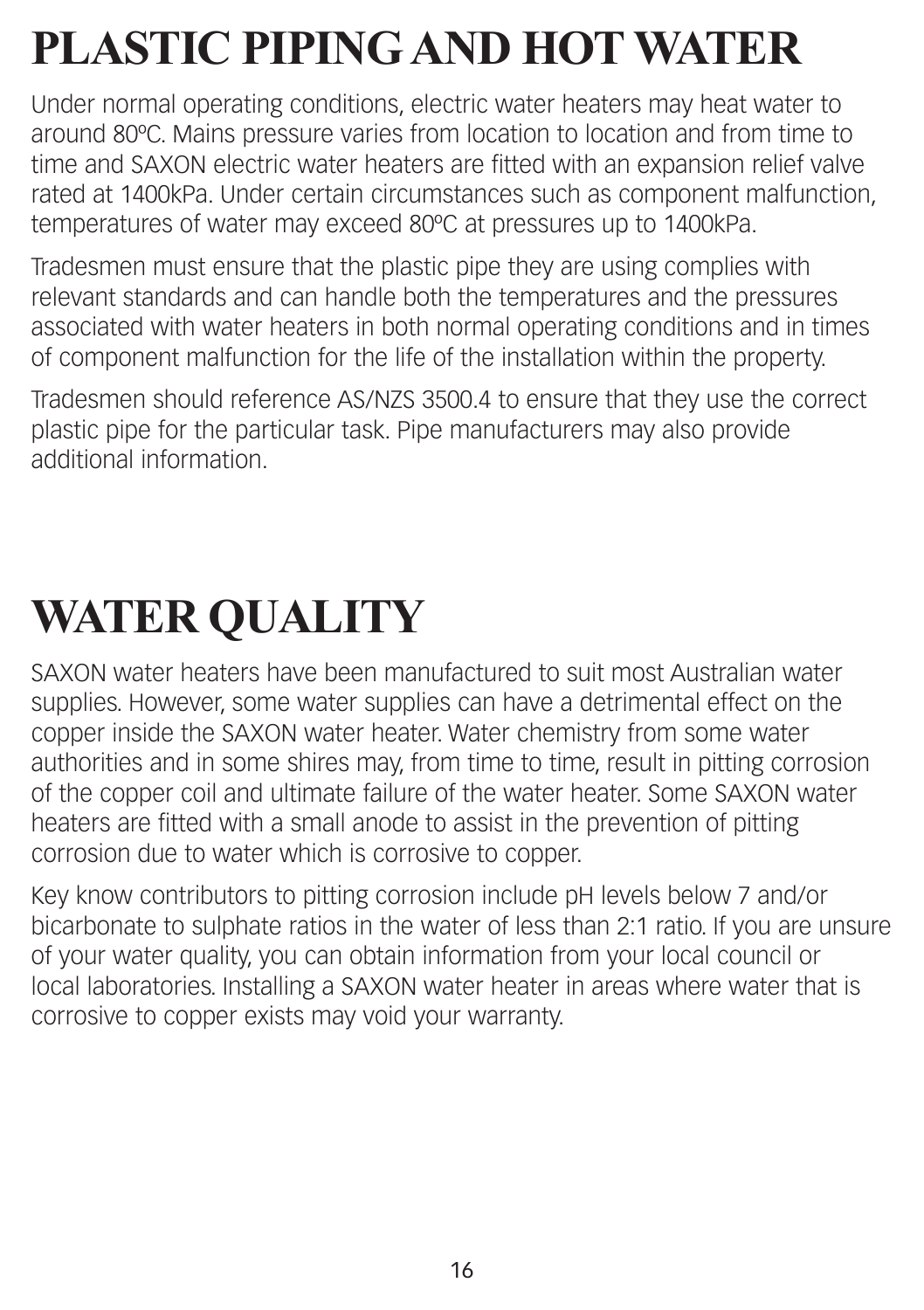

| <b>COMPLAINT</b>                                   | <b>SUSPECTED CAUSE</b>                                                                                                                                                                                                                                  | <b>TO CORRECT PROBLEM</b>                                                                                                                                                                                                                         |
|----------------------------------------------------|---------------------------------------------------------------------------------------------------------------------------------------------------------------------------------------------------------------------------------------------------------|---------------------------------------------------------------------------------------------------------------------------------------------------------------------------------------------------------------------------------------------------|
| Poor Water Pressure                                | Blockage at the inlet connection                                                                                                                                                                                                                        | Re-adjust isolating valve Disconnect<br>the water supply at the valve to remove<br>blockage Fit unrestricted HPNR valve                                                                                                                           |
| Not Heating                                        | (a) Tripped Circuit Breaker<br>(b) Faulty thermostat or<br>heating element<br>(c) Fuse Wire broken<br>(d) Unit switched off<br>(e) Faulty control relay                                                                                                 | Reset Circuit Breaker<br>Call SAXON Service to replace parts if in<br>warranty period - if out of warranty, call<br>electrician<br>Call Electrician<br>Switch unit on<br>Contact Locate Electricity Authority                                     |
| Insufficient Hot Water                             | (a) Unit connected to wrong<br>electricity tariff<br>(b) Unit leaking<br>(c) Water passing through too quickly<br>(d) Water level in storage cylinder<br>below desired level<br>(e) Tempering valve setting on low<br>Thermostat setting too low<br>(f) | Phone Electrical Authority to change tariff<br>Call SAXON Service to repair unit if under<br>warranty<br>Adjust flow rates to recommended setting<br>(See Page 12)<br>Refer Valve Maintenance<br>(See Page 6)<br>Call Plumber<br>Call Electrician |
| Overflowing<br>(if in excess of 250ml)<br>per day) | (a) Faulty Valve<br>(b) Mains water supply in excess<br>of 1100kPa<br>(c) Leaking coil                                                                                                                                                                  | If under warranty-contact SAXON service<br>Outside of warranty contact local plumber<br>Install pressure limiting valve in cold water<br>line before HPNR valve (500-600 kPa)<br>Call SAXON service or local plumber/<br>electrician              |
| Steam issuing<br>from unit                         | Unit boiling                                                                                                                                                                                                                                            | (a) Adjust thermostat down<br>(b) Replace thermostat - if under<br>warranty call SAXON service<br>(c) Contact local electrician                                                                                                                   |
| Rumbling Sound                                     | Heating (element)                                                                                                                                                                                                                                       | Rumbling sound occurs during normal<br>heating cycle. If noise is excessive<br>(See 'Heating Element', Page 15)                                                                                                                                   |
| Loud banging noise in<br>or near heater            | Water hammer                                                                                                                                                                                                                                            | (a) Adjust flow rate to recommended<br>settings<br>(b) Call SAXON service                                                                                                                                                                         |
| Electricity account<br>too high                    | Leaking pipe or dripping tap boiling                                                                                                                                                                                                                    | Check for leaks<br>See above (Unit Boiling)                                                                                                                                                                                                       |

### **saxon service - phone 1300 363 959**